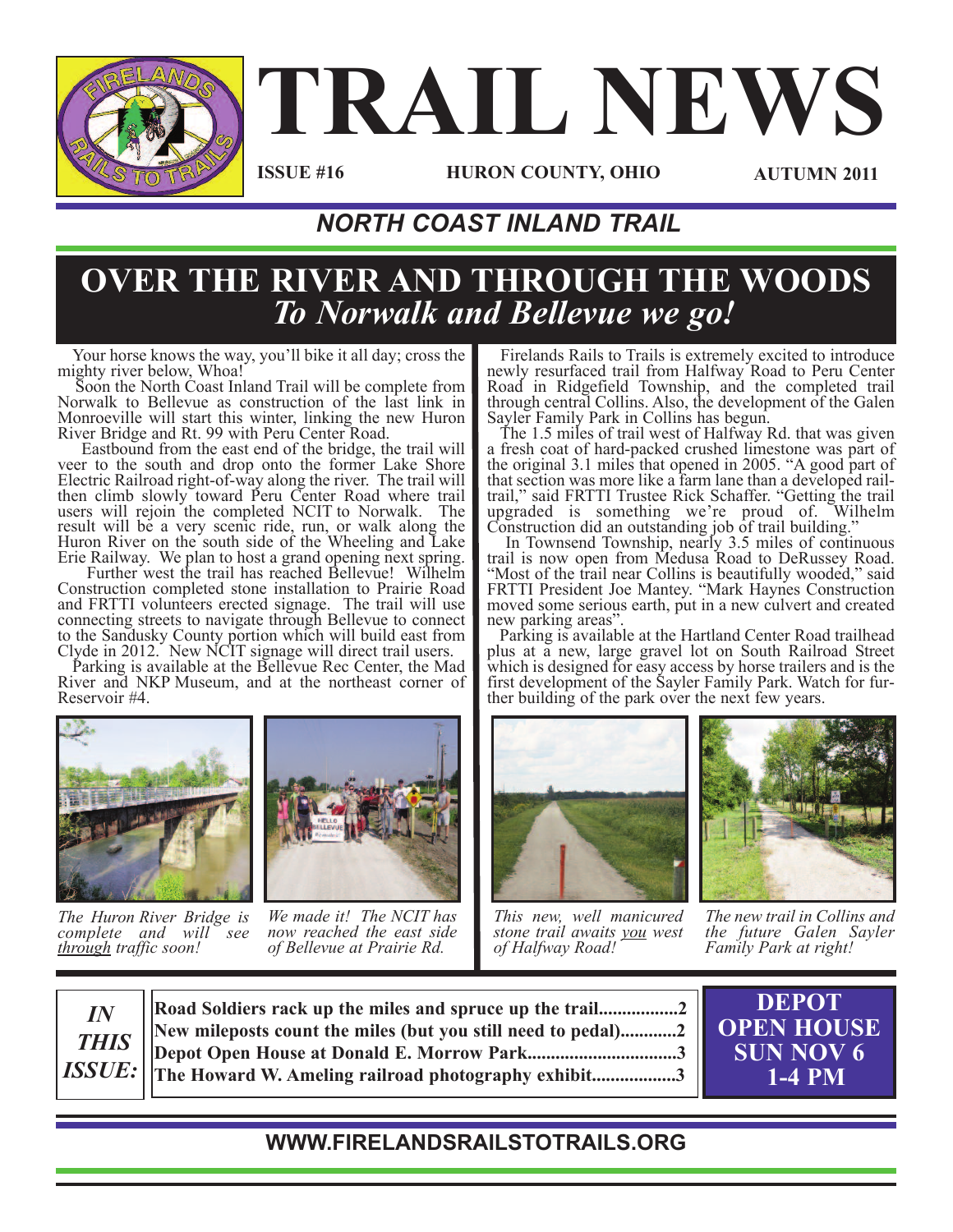## **MIXED FREIGHT**



**New mileposts** are being installed between Norwalk and Bellevue. Miles ascend westbound from Lorain. **Fritz Kuenzel and his grandson, Caleb**, measured carefully and several volunteers installed the posts over several work days... **The Buckeye Trail** is moving to NCIT! Look for the blue blazes soon.... Remember, you may renew your memberships and make donations on our website via **PayPal**.... This year's **Bike to Beat Cancer** riders pedaled 37 miles and raised over \$1,000 for cancer research... **Hartland New Horizons 4H Club** has adopted two trail sections

west of Collins... **Keith Jackson**, of Collins, has been handling the trail mowing in Collins with **Rich Libbee** handling all the weedwacking.... **Bill and Joyce Dupont** have stepped up and now handle all the mowing just west of North West St.... **Steve Siesel** and **Stan Bernhardt** have been mowing everywhere in between!...We have a few sections of trail yet to be adopted and are looking for volunteers to mow trailheads and trailside parks and various sections of the trail.... Welcome new volunteers **Stev Mary Ivory, along with their son, Danny**, who have been active at many recent work days. Hope to see **you** as well on the trail soon as well... 2012 promises to be a busy year of trail construction west of Medusa Rd. as well as main- taining many new miles of trail.... We need and appreciate your generous donations now more than ever. Thank you!

#### **NATURE NEWS** *by Lisa Wendt*

Did you take a trip out to the west end of the trail this summer? If not, it's not too late! Jump on your bike and start-<br>ing pedaling…or just park at the stone lot on Sandhill Road and head west toward Bellevue. That portion of the trail is surrounded by open farmland and was, back in the day, a prairie. Now that the trail is complete, your FRTTI Trustees decided to restore it back to its native prairie state so an "Ohio prairie grass & flower mix" was planted by FRTTI trustees Gordon Oney and Stan Bernhardt with the guidance of the Soil and Water Conservation Service. Native plants may look like weeds but they serve an important ecological purpose.

This mix of seeds started to take hold this summer with many flowers still blooming. And where there are flowers; there are birds and butterflies… lots of them!

Enjoy your stroll on our west-end trail as you watch American Goldfinches swoop to and fro the grasses and



trees. Watch the trees, posts and utility wires for Northern Cardinals, Sparrows and Bluebirds as well as colorful butterflies that seem to appear out of nowhere and<br>just as quickly, flutter on by... Speaking of bluebirds, we had another successful year on our bluebird trail. Although the wet spring was rough on all species, we fledged at least 9 bluebirds, 7 tree swallows and goodness-only- knows how many wrens!

Remember, there's some great nature to be seen on the trail every month of the year!

## **ROAD SOLDIERS ROLL ON!**

#### *by Lance Franke*

The Road Soldiers Cycling Club from OVH rode the FRTTI section of the NCIT from Bellevue to the Monroeville Station and back on August 11th. **17 Road Soldiers rode the trail, including two WWII vets!**, accompanied by FRTTI Board Members Gordon Oney (on his recumbent) and Stan Bernhardt (passing out cold water at the depot). Everyone made it to Monroeville but several rode the OVH van back to Bellevue at the Prairie Road Parking area. Following the ride, all 19 participants had supper at the Bellevue VFW Post #1238 and shared, with Post members the story of the trail and FRTTI, the Post's ship between FRTTI and VFW Post #1238 may begin.On the next day, 12 August, seven Road Soldiers went to Collins, again in the company of Stan and Gordon, to do some brush cutting and debris clean up. The morning was followed by the Road Soldiers having lunch at the Monroeville American Legion Post #547. There, again, we talked trail with the Post members, the "in town" neighbors.

#### **5K AT THE DEPOT** *by Joyce Dupont*

Firelands Rails To Trails held their Bridge the Gap 5K run/walk on Saturday, May 14 at 9 a.m. The Depot Edition bished depot and headed west. Rain threatened the 137 par-<br>ticipants that took part in the 4th annual 5k but held off till the festivities concluded. The first male runner to cross the

finish line was Robert Littlejohn with a time of 19:00 and the first female runner was Ashley Smith with a time of 23:07 but everyone that participated was a winner! Trustees for their cooperation, the Monroeville Police for traffic control, and all the volunteers and sponsors who made this a great event.  $Ruff$ great event.



**OVERLOOK GRAND OPENING** *by Rick Schaffer*

The new Norwalk Kiwanis over- look allows trail users, for the first time, to get a good view of the stone 1872 double-arch railroad viaduct they regularly ride across, and the east branch of the Huron River, thanks to the efforts of the<br>Norwalk Kiwanis Club and benefactor Emilie Wells, who donated<br>the funds in memory of her hus-



band, John, a Kiwanian and a county extension agent.<br>Norwalk Mayor Sue Lesch, Huron County Commissioner

Larry Silcox, and Retired Huron County Engineer Lawrence McGlinchy were among the dignitaries at the cer- emony. Project Manager Jack Schaffer thanked the many emony. Project Manager Jack Schaffer thanked the many people who donated labor and expertise. "It was successful because of the people and businesses in the community,



*NORTH COAST INLAND TRAIL*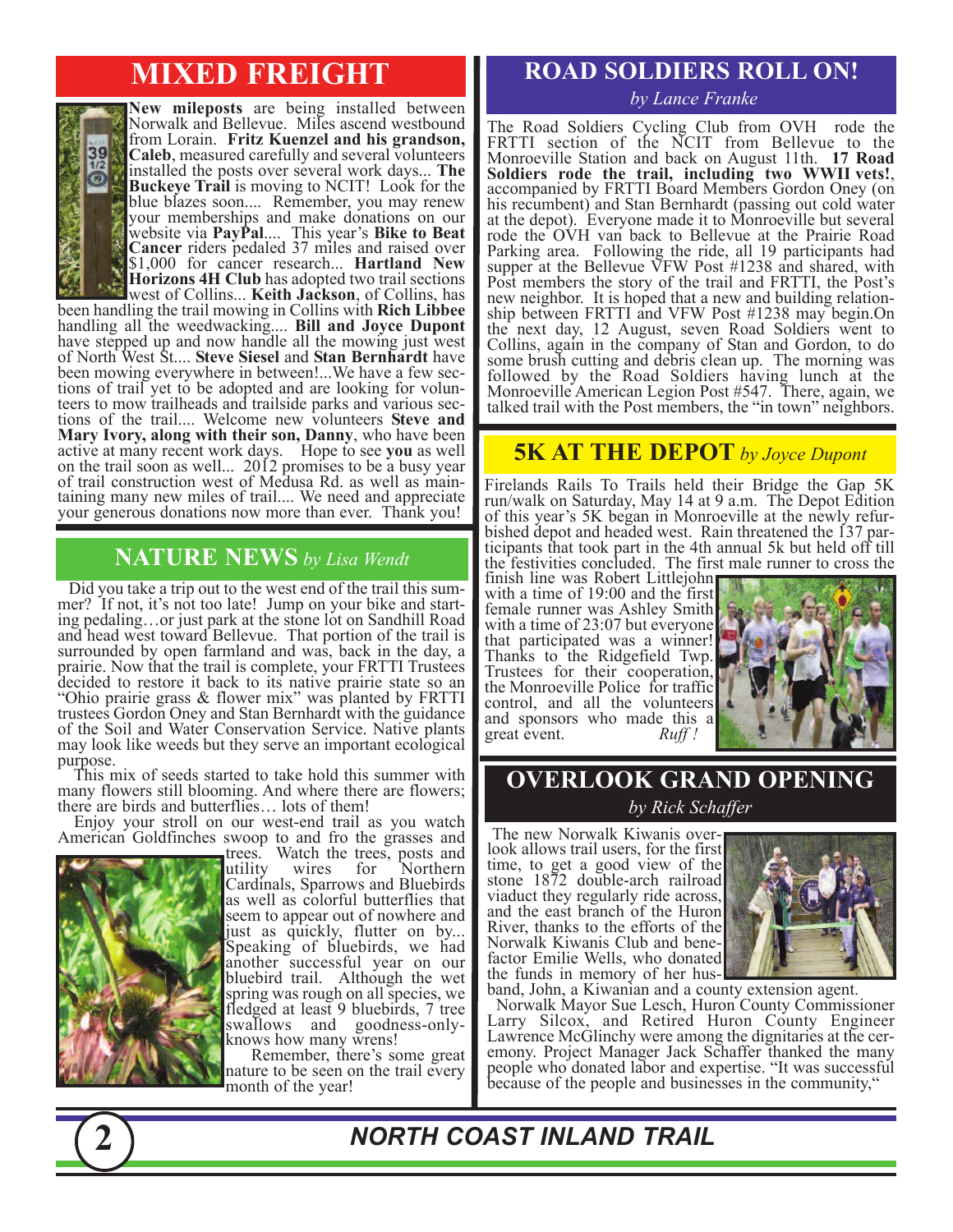# **DEPOT OPEN HOUSE** *at Donald E. Morrow Park*

Many a trail user has passed by the familiar green depot on the trail at Rt. 99 in Monroeville. Now is your chance to see what over 2,000 volunteer hours have accomplished and what these volunteers have planned as the trail develops in Monroeville and as depot restoration continues. This is still very much a work in progress! The exterior is roughly 50% done and the interior is roughly 60% done.

**Firelands Rails to Trails will host a Depot Open House at Donald E. Morrow Park on Sunday, November 6 from 1-4 pm.** Stop by and talk trail, talk bikes, talk horses, talk running, talk birds, talk trains, check out the big bridge, or just look around at the beautifully restored interior and the many interesting historical photographs.

Built in 1863, this depot originally served the Cleveland and Toledo Railroad and *dows Ulysses S. Grant actually looked out?!", said* later the LS&MS and New York Central System. After the railroad left, the depot was Fritz. home to various businesses before being sold by Pam Morrow two years ago for use as trail headquarters and a trailside historical interpretive center. Pam is now on our board and is active in the depot restoration through ideas, donations, and hard work.

FRTTI has typically spent one weekend a month, after completing on-trail work, to restore this gem. Every member of the FRTTI board and countless additional volunteers have put their skills and dollars to work. Fritz Kuenzel has done extensive foundation work, installed new windows, and created elaborate historical displays. Steve Siesel has spent countless hours on siding, woodwork, and trim. Rich Libbee has taken up residency in the attic wiring for new lights, a new furnace, and a new panel.

"Everyone has brought forth so many skills and so much passion for this old building", said Joe Mantey. "We are so excited to have such a wonderful place to call home and serve as a hub for trail activities. It was easy to get immersed in the project but we constantly reminded ourselves that trail building was and is our main focus. The dedication of so many found extra time and extra dedicated funds to restore this treasure."



*Top: Steve Siesel (l) and Fritz Kuenzel (r) install new windows. "You know we're working on win-Fritz. Bottom: The "Norwalk Branch" exhibit.*



# *PRESERVING OUR* **RAILROAD HERITAGE**

Fremont native and famous railroad photographer Howard W. Ameling's many photographic works were unveiled in a ceremony at the former New York Central depot in Monroeville on August 4 by members of Firelands Rails to Trails, Inc.

Mr. Ameling's incredible photos are part of a trailside interpretive center being created by FRTTI showcasing the history of local railroads, as much of the North Coast Inland Trail is built on former railroad grades. Railroad historian and author James A. Semon, and his wife Bonnie, of Westlake, were the special guests representing the Ameling's, who now reside in Florida.

"Howard would be so proud to see his works so wonderfully displayed for all to see", said Semon after removing the giant sheet unveiling photos of massive Berkshire-type locomotives belching smoke and glossy streamlined passenger trains.

Howard W. Ameling was born in 1928 and grew up in Fremont. He served as a radioman in the U.S. Navy during the Korean War. Howard is a retired U.S. Postal employee and has been involved with both the Nickel Plate and New York Central Historical Societies. Howard began photographing trains in 1948 at the Chicago Railroad Fair. Over the years he and his wife, Dot, lived in four states and travelled in forty-eight states and parts of Canada to record, by 8mm movies, film, slides and still photos, railroad action, including structures, bridges, and equipment along the way.



His pictorial coverage of the railroads for more than sixty years has been donated to the Nickel Plate Road Historical and Technical Society as a collection of his life work, and includes the original movies, slides, and negatives, and is stored at Cleveland State University, Cleveland, Ohio; as part of the Nickel Plate Road Historical and Technical

Society archives. Howard and Dot have recently granted Firelands Rails to Trails permission to display his images in the 1863 depot at Donald E. Morrow Park in Monroeville, alongside the North Coast Inland Trail.

FRTTI Trustees Joe Mantey and Fritz Kuenzel sorted through thousands of Howard's images to select some of the best. Trustees Jan Tkach, Pam Morrow, and Lisa Wendt carefully arranged the dis- play.

"We hope this interpretive center can give trail users <sup>a</sup> brief his- tory of Monroeville's railroads. There is <sup>a</sup> lot of history right out there under foot, hoof, or bicycle wheel", Mantey said. Trail users may stop in the depot any time the "Open" flags are

flying. The depot will host many trail events this year and next.

*Left: Jim Semon (left) pulls down the cloth unveiling the new exhibit as Joe Mantey points to Howard's Nickel Plate photos. Howard W. Ameling*

*HURON COUNTY'S RECREATIONAL TRAIL* **3**